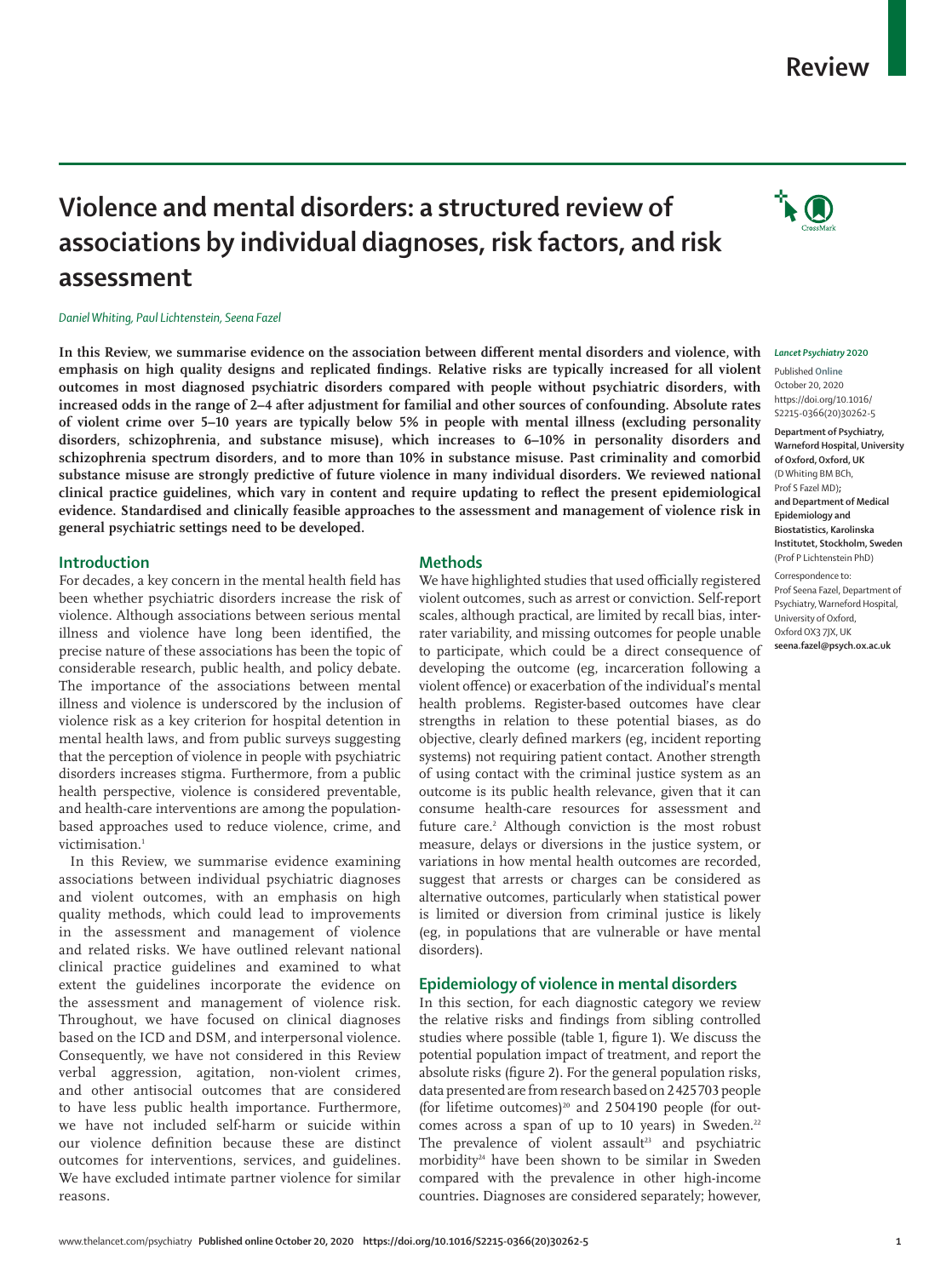comorbidity is common, $25$  and the presence of additional psychiatric disorders is associated with increased risk of violence.<sup>10</sup>

#### **Design Population OR (95% CI) Schizophrenia and related disorders** Fazel et al  $(2009)^3$ Systematic review\* 4·0 (3·0–5·3) for men, 7·9 (4·0–15·4) for women; ORs mostly not adjusted for socio-economic factors. Men: k=13, n=9379 cases; women: k=6, n=5002 cases. Fazel et al  $(2014)^4$ Sibling study 7·4 (7·1–7·8) for patient *vs* population; 1·8 (1·7–1·9) for sibling *vs* population; n=24 297 cases; 26 357 unaffected siblings; 485 940 population controls. Adjusted for sociodemographic factors. Stevens et al  $(2015)^5$ Population-based epidemiological study 3·0 (2·7–3·4) for men; 7·5 (6·0–9·3) for women; n=471 cases who violently offended; total population sample of 521 340. IRR adjusted for sociodemographic and psychiatric factors. **Bipolar disorder** Fazel et al  $(2010)^6$ Systematic review\* 4·6 (3·9–5·4); unadjusted OR. k=9, n=6383 cases; 112 944 controls. Webb et al  $(2014)^7$ Sibling study 2·8 (2·5–3·1) for patient *vs* population; 1·2 (1·1–1·4) for sibling *vs* population; n=15 337 cases; 14 677 unaffected siblings; 306 740 population controls. RR adjusted for sociodemographic and psychiatric factors. Daff and Thomas (2014) $8$ Population-based epidemiological stud<sub>y</sub> 3·7 (2·2–6·0); n=1076 cases; 4813 controls. Adjusted for demographic and psychiatric factors. **Depression** NA Systematic review No studies found. Fazel et al  $(2015)^9$ Sibling study 3·0 (2·8–3·3) for patient *vs* population; 1·5 (1·3–1·6) for sibling *vs* population; n=47 158 cases; 33 516 unaffected siblings; 898 454 population controls. Adjusted for sociodemographic factors. Van Dorn et al  $(2012)^{10}$ Population-based 2·9 (2·1–4·0); bivariate OR for depression without substance use. epidemiological study n=1319 cases; 24 951 controls. **Attention deficit hyperactivity disorder** Erskine et al  $(2016)^{11}$ Systematic review\* 3·6 (2·3–5·7); OR for violence-related arrest. k=5, n=not reported. Lundström et al  $(2014)^{12}$ Sibling study 2·7 (2·0–3·8) for patient *vs* population; 1·3 (0·9–2·0) for sibling *vs* population; n=1366 cases; 898 unaffected siblings; 13 660 population controls. Adjusted for sociodemographic and psychiatric factors. González et al  $(2013)^{13}$ Population-based 1·8 (1·1–2·7); n=424 cases; 6945 controls. Adjusted for epidemiological study sociodemographic and psychiatric factors. **Autism spectrum disorders** King and Murphy  $(2014)^{14}$ Systematic review\* No pooled ORs found. One review found only two studies with unbiased samples of cases and controls. Lundström et al  $(2014)^{12}$ Sibling study 1·1 (0·6–1·9) for patient *vs* population; 1·1 (0·6–2·0) for sibling *vs* population; n=954 cases; 661 unaffected siblings; 9540 population controls. Adjusted for sociodemographic and psychiatric factors. Heeramun et al  $(2017)^1$ Population-based epidemiological study 1·4 (1·2–1·6); n=5739 cases; 289 995 general population controls. RR adjusted for sociodemographic and family history factors. **Personality disorder** Yu et al (2012)<sup>16</sup> Systematic review\* 3·0 (2·6–3·5); fixed effects OR for all personality disorders. k=10, n=9 578 cases; 327 293 controls. NA Sibling study No studies found. Moberg et al  $(2015)^{1}$ Population-based epidemiological study 2·7 (2·2–3·2); n=1267 cases; total population sample of 49 398 (men). Adjusted for sociodemographic and psychiatric factors. (Table 1 continues on next page)

### **Schizophrenia**

Over 20 primary studies have shown an increased risk of violence in people with schizophrenia spectrum disorders compared with general population samples, including after adjustment for sociodemographic factors and substance misuse.<sup>3-5,20</sup> A meta-analysis of studies from 11 high-income countries reported that the odds of violence range from 1 to 7 in men, and from 4 to 29 in women.<sup>3</sup> The odds of homicide for individuals with schizophrenia was higher than for other violent outcomes (pooled odds ratio [OR] schizophrenia versus general population controls 19·5 [95% CI 14·7–25·8]), although the absolute lifetime risk of perpetration is very low  $(0.3\%)$ .<sup>3</sup> A consistent finding is the mediating role of comorbid substance misuse, which typically doubles the risk of violence<sup>3</sup> and can increase this risk through multiple pathways,<sup>26</sup> including substances increasing psychotic symptoms, self-medication with substances, and shared risk factors for psychosis and substance misuse.20 Studies using case registers have replicated these associations in Australia<sup>27</sup> and Denmark.<sup>5</sup> Temporal ordering of disorder onset and violent outcome, rather than using lifetime diagnosis, has reported findings in a reanalysis of US national survey data that are consistent with register-based studies.<sup>10</sup>

Studies using unaffected sibling controls have provided more careful adjustment for residual confounding, including familial factors such as early environment and genetic liabilities (figure 1). In one such study (in Sweden between 1972 and 2009), 24 297 individuals with schizophrenia spectrum disorders were matched to general population and sibling controls,<sup>4</sup> with increased odds of 1·8 (95% CI 1·7–1·9) for violent crime in unaffected siblings versus general population controls suggesting some familial confounding. The adjusted rate ratio for violent offending in individuals with schizophrenia versus their unaffected siblings was 4·2 (95% CI 3·8–4·5). Importantly, sibling studies have been replicated in Israel<sup>28</sup> and an updated investigation in Sweden.<sup>20</sup> The results were similar, although these studies used lifetime crime outcomes.

Absolute rates of violence in schizophrenia indicate the relevance of prevention and management of risk to clinical services, particularly when treating individuals in their first episode of illness. Over a lifetime, 23% of individuals with a diagnosis of schizophrenia in Sweden had a violent conviction.<sup>20</sup> Around 13% of individuals had violent convictions at an average age of 30 years after diagnosis of schizophrenia.<sup>29</sup> Using shorter time frames, the five-year incidence of violent conviction after first diagnosis was 11% in men and 3% in women.<sup>4</sup> In firstepisode psychosis, around one in ten individuals perpetrated physical interpersonal violence in the 1-3 years after first contact with clinical services.<sup>30</sup> Before first psychiatric contact, 12% of men who were subsequently diagnosed with a psychotic illness had violently offended according to a Danish national register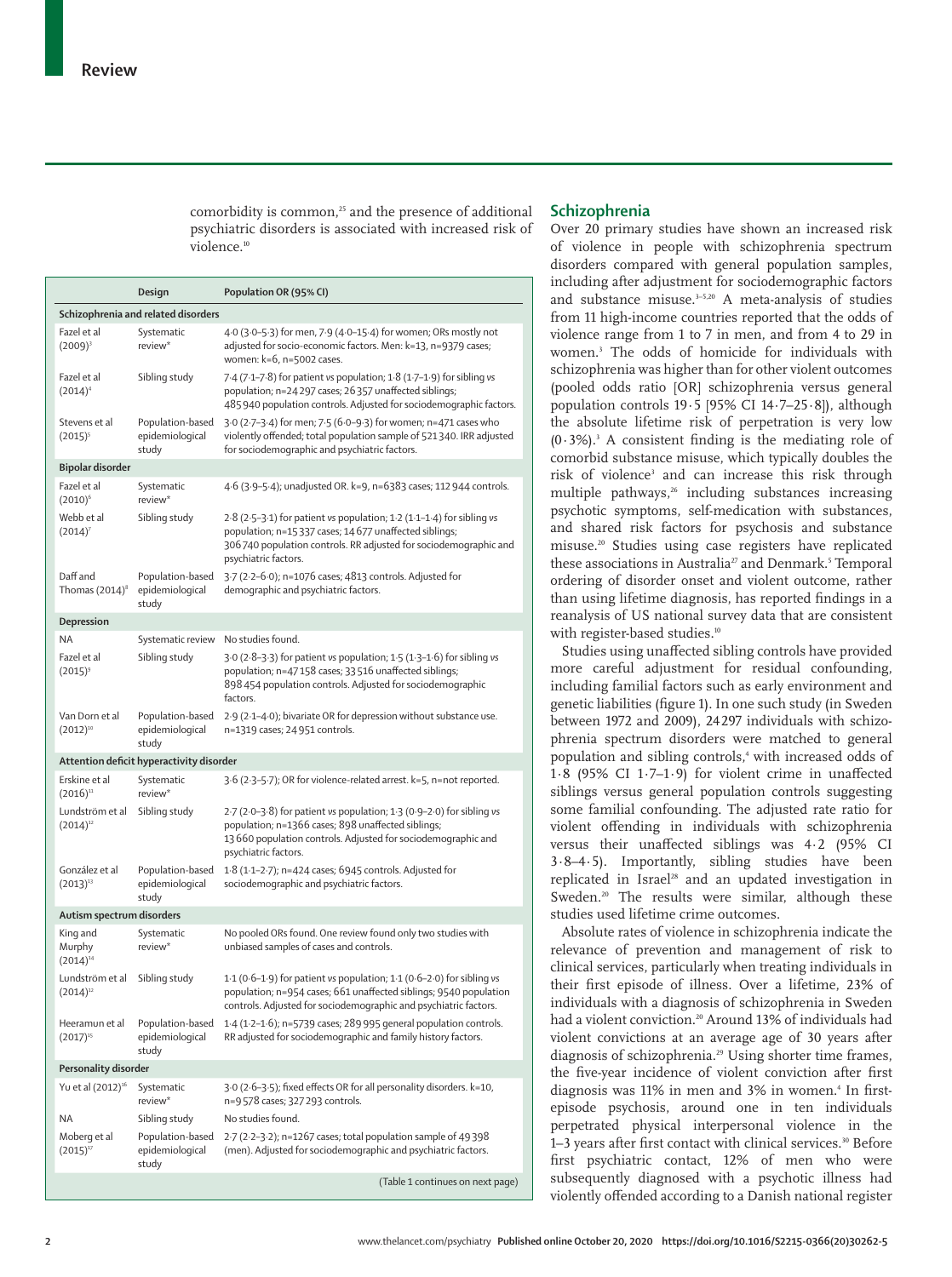investigation,<sup>31</sup> and other research has indicated that over half of patients with violent offending histories committed their first violent crime before illness onset<sup>32</sup> or first diagnosis.33 In individuals with psychotic illnesses who commit homicide, around 40% do so during the first episode of illness before treatment initiation.<sup>34</sup> Individuals with schizophrenia spectrum disorders typically represent less than 10% of all homicide convictions,35–38 although a higher prevalence of 10–20% has also been found in studies incorporating information from forensic psychiatric evaluations.<sup>39,40</sup> Studies typically exclude cases of murder-suicide; however, for studies in which murder-suicide is included, the prevalence of schizophrenia will be underestimated because previous contact with services to establish the presence of a mental disorder is relied on.<sup>36</sup>

# **Bipolar affective disorder**

One systematic review<sup>6</sup> identified nine studies conducted in five countries between 1990 and 2010, and reported increased odds for violence in bipolar disorder of between 2.2 and 8.9 (pooled OR 4·6, 95% CI 3·9–5·4) compared with the general population.<sup>6</sup> Studies using register linkage in Australia<sup>8</sup> and survey data in the USA**10,41** have shown similar associations. Furthermore, a study using Swedish population registers separately compared 15 337 individuals with bipolar disorder and 14 677 unaffected siblings with general population controls.<sup>7</sup> Individuals with bipolar disorder had a 5-fold increased risk of violence compared with the general population, which was attenuated after adjustment for sociodemographic factors and substance misuse (adjusted OR 2·8, 95% CI 2·5–3·1).<sup>7</sup> Risk of violent crime in unaffected siblings (compared with the general population) was also increased, suggesting familial confounding  $(1\cdot 2, 1\cdot 1\cdot 1\cdot 4)$ .' Absolute risks are less for bipolar disorder than those for schizophrenia spectrum disorders (figure 2), partly due to differences in age and sex distributions associated with these disorders, with a higher proportion of younger men with schizophrenia spectrum disorders than those with bipolar disorders. Absolute rates of violent crime are estimated at 8% in men and 2% in women with bipolar disorder, of which 70% occur in the 5 years after diagnosis, $\delta$  and 11% when using a lifetime outcome.<sup>20</sup>

### **Depression**

The relationship between depression and violence has not been researched to the same extent as suicide. One limitation of previous work has been the inclusion of selected groups with depression, such as inpatients, who could have been admitted to hospital due to violence risk. However, one investigation of 47 158 Swedish outpatients with depression reported a three times increased risk of violent offending after diagnosis, compared with the general population (adjusted OR 3·0, 95% CI 2·8–3**·**3).<sup>9</sup> This finding replicated those from US household surveys<sup>10,41</sup> and is consistent with longitudinal

|                                                                                                                                                                                                                                                                                                                                                                                                                                                                                                                     | Design                                       | Population OR (95% CI)                                                                                                                                                                                                |  |  |  |
|---------------------------------------------------------------------------------------------------------------------------------------------------------------------------------------------------------------------------------------------------------------------------------------------------------------------------------------------------------------------------------------------------------------------------------------------------------------------------------------------------------------------|----------------------------------------------|-----------------------------------------------------------------------------------------------------------------------------------------------------------------------------------------------------------------------|--|--|--|
| (Continued from previous page)                                                                                                                                                                                                                                                                                                                                                                                                                                                                                      |                                              |                                                                                                                                                                                                                       |  |  |  |
| Post-traumatic stress disorder                                                                                                                                                                                                                                                                                                                                                                                                                                                                                      |                                              |                                                                                                                                                                                                                       |  |  |  |
| MacManus et al<br>$(2015)^{18}$                                                                                                                                                                                                                                                                                                                                                                                                                                                                                     | Systematic<br>review*                        | 3.2 (2.8-3.8); OR for after combat exposure aggression or violence in<br>military personnel. k=3, n=13 203.                                                                                                           |  |  |  |
| <b>NA</b>                                                                                                                                                                                                                                                                                                                                                                                                                                                                                                           | Sibling study                                | No studies found.                                                                                                                                                                                                     |  |  |  |
| MacManus et al<br>$(2013)^{19}$                                                                                                                                                                                                                                                                                                                                                                                                                                                                                     | Population-based<br>epidemiological<br>study | 2.2 (1.4-3.6); n=344 cases; 7256 controls. HR for after military-<br>deployment violent offending adjusted for sociodemographic and<br>military service factors.                                                      |  |  |  |
| Substance misuse                                                                                                                                                                                                                                                                                                                                                                                                                                                                                                    |                                              |                                                                                                                                                                                                                       |  |  |  |
| Fazel et al<br>$(2009)^3$                                                                                                                                                                                                                                                                                                                                                                                                                                                                                           | Systematic<br>review*                        | 7.4 (4.3-12.7); OR for individuals with substance misuse (including<br>alcohol) without psychosis. k=13. n not available.                                                                                             |  |  |  |
| <b>NA</b>                                                                                                                                                                                                                                                                                                                                                                                                                                                                                                           | Sibling study                                | No studies found.                                                                                                                                                                                                     |  |  |  |
| Fazel et al<br>$(2014)^4$                                                                                                                                                                                                                                                                                                                                                                                                                                                                                           | Population-based<br>epidemiological<br>study | 16.2 (14.6-17.9) for men; 36.0 (27.0-48.0) for women; n=1570 men<br>with drug use disorders out of 292 420 total; 755 women with drug<br>use disorders out of 193 520 total. HR adjusted for age at diagnosis.        |  |  |  |
| Alcohol use disorder                                                                                                                                                                                                                                                                                                                                                                                                                                                                                                |                                              |                                                                                                                                                                                                                       |  |  |  |
| <b>NA</b>                                                                                                                                                                                                                                                                                                                                                                                                                                                                                                           | Systematic review                            | No studies found.                                                                                                                                                                                                     |  |  |  |
| <b>NA</b>                                                                                                                                                                                                                                                                                                                                                                                                                                                                                                           | Sibling study                                | No studies found.                                                                                                                                                                                                     |  |  |  |
| Fazel et al<br>$(2014)^4$                                                                                                                                                                                                                                                                                                                                                                                                                                                                                           | Population-based<br>epidemiological<br>study | 9.0 (8.2-9.9) for men; 19.8 (14.6-26.7) for women; n=2834 men<br>with alcohol use disorders out of 292 420 total; 1156 women with<br>alcohol use disorders out of 193 520 total. HR adjusted for age at<br>diagnosis. |  |  |  |
| For each disorder, separate studies are referred to for each study category (systematic review, sibling control study, and<br>population-based epidemiological study). In cases where more than one relevant study using an objective outcome<br>measure was found for a category, we selected one study on the basis of sample size. IRR=incidence rate ratio;<br>HR=hazard ratio; NA=not applicable; OR=odds ratio; RR=relative risk. *Pooled ORs report random effects meta-analysis<br>unless otherwise stated. |                                              |                                                                                                                                                                                                                       |  |  |  |

*Table 1:* **Risk of violence in psychiatric disorders in meta-analyses, sibling-control studies, and large primary general population control studies**

analyses of cohorts of adolescents and young adults in the Netherlands, the UK, and Finland.<sup>42</sup> The Swedish study also reported some familial confounding by examining siblings and twins.<sup>9</sup> Over a follow-up of around 3 years after diagnosis, 641 (3·7%) of 17 249 men and 152 (0·5%) of 29 909 women had violent convictions. When outcomes included self- and informant-reports, the MacArthur Violence Risk Assessment Study reported that 20  $(10.3\%)$  of 195 of patients with depression without substance misuse perpetrated violence in the 20 weeks after discharge from hospital.<sup>43</sup>

### **ADHD**

A meta-analysis of five studies of individuals diagnosed with ADHD before the age of 18 years noted an increased odds of violence-related arrest of 3·6 (95% CI 2·3–5·7) compared with controls who did not have ADHD.<sup>11</sup> An increased risk of incarceration, a proxy for violent offending, was also reported, which is consistent with another review that reported an increased imprisonment risk in this population.<sup>44</sup> Population surveys, although subject to limitations such as reliance on self-report measures rather than diagnostic interview, have shown that associations between ADHD and violence are moderated by high psychiatric and substance comorbidity.13,45 In a longitudinal sibling study of 1366 children diagnosed with ADHD in Stockholm County (Sweden),<sup>12</sup>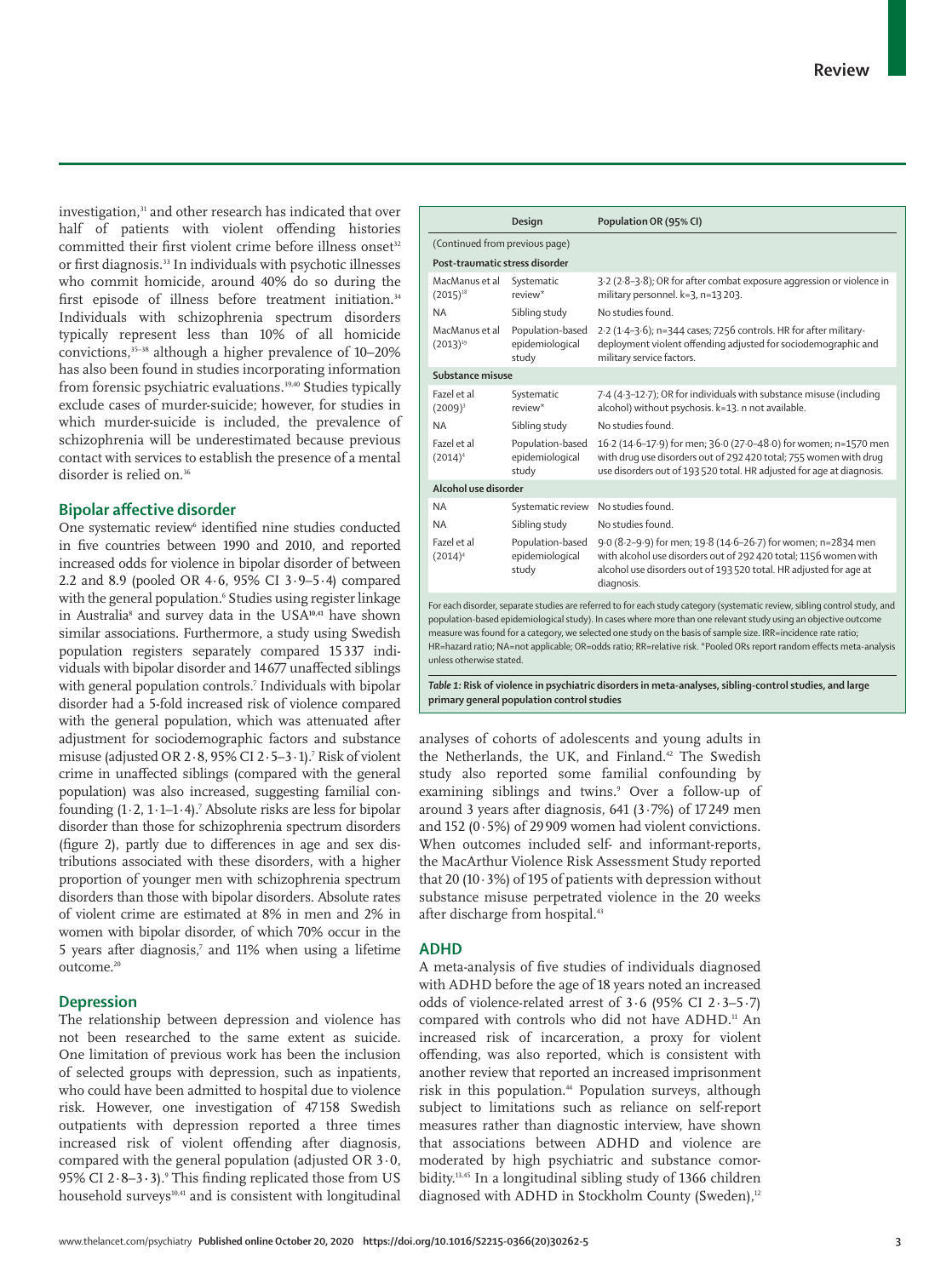

*Figure 1:* **Relative risks of violence compared with general population controls from meta-analyses and longitudinal sibling-control studies** Odds ratios are presented with 95% CI. Figures presented for comparison are without adjustment for substance use disorders or exclusion of individuals with substance misuse comorbidity. For references and study details see table 1.



*Figure 2:* **Absolute risk of violent conviction in mental disorders according to different time periods**

Data are from primary studies using register-based violent conviction outcomes in Sweden.<sup>4,7,9,15</sup>

compared with population controls, the odds of violent offending was significant at 2·7 (95% CI 2·0–3·8) after adjusting for socioeconomic factors, substance misuse, and psychiatric comorbidities, of which one was conduct disorder. Unaffected siblings were also at a small increased risk of violent offending versus population controls,12 which indicates familial confounding. In another register-based study, 14·7% of men and 3·6% of women with a diagnosis of ADHD were convicted of a violent offence during 4 years of follow-up.<sup>21</sup>

# **Autism spectrum disorders**

Research examining the association between autism spectrum disorders and the risk of violence has consisted mostly of prevalence studies and case series, with previous reviews finding very limited evidence addressing the relative risks.14,46 However, a longitudinal study of children in Stockholm compared 954 individuals with an autism spectrum disorder diagnosis with 9540 population controls for risk of violence.12 A non-significant association with violent offending was found (OR 1·3, 95% CI 0·9–2·0), which was attenuated when adjusting for parental factors and comorbid substance misuse and conduct disorder  $(1.1, 0.6-1.9)$ . This study also analysed full and half siblings of people with autism spectrum disorder, and there was no significant increase of risk compared with matched controls. Another populationbased study in Sweden included 5739 individuals with autism spectrum disorder stratified by intellectual disability.15 The study reported an increased risk of violence in autism spectrum disorder (OR 1·4, 95% CI  $1·2–1·6$ ), which was accounted for by comorbidity with ADHD or conduct disorder. When stratified solely by intellectual disability, the relative risk of violent crime in people with autism was increased in those without intellectual disability, but there was no increased risk in individuals with co-occurring intellectual disability. Notably, 28% of all individuals diagnosed with autism spectrum disorder (of whom two-thirds were men) had ADHD or conduct disorder. The absolute rate of violent criminality in individuals with autism spectrum disorder (with or without comorbidities) was 4·4% (*vs* 2·6% in controls). Adjustment for conduct disorder, a diagnosis that might be acquired after contact with the criminal justice system, could result in underestimation of relative risks in these clinical populations, and this should be considered when interpreting such data.

### **Personality disorders**

A meta-analysis pooled data from ten studies in Europe and the USA, totalling 9578 individuals with personality disorder compared with 327293 general population.<sup>16</sup> Personality disorder was associated with a three times increased risk of violence (pooled OR 3·0, 95% CI  $2.6-3.5$ ), which was measured in included studies by either violent crime or self or informant reports. Similar effect sizes were found in a Danish population report<sup>5</sup> and a study of 49 398 Swedish men who were assessed at military conscription and followed up in national crime registers, $\mu$  although in the Swedish study the largest subcategory was other and unspecified personality disorder.

Unsurprisingly, given that aggression and criminality from adolescence are included in the DSM diagnostic criteria, antisocial personality disorder is the most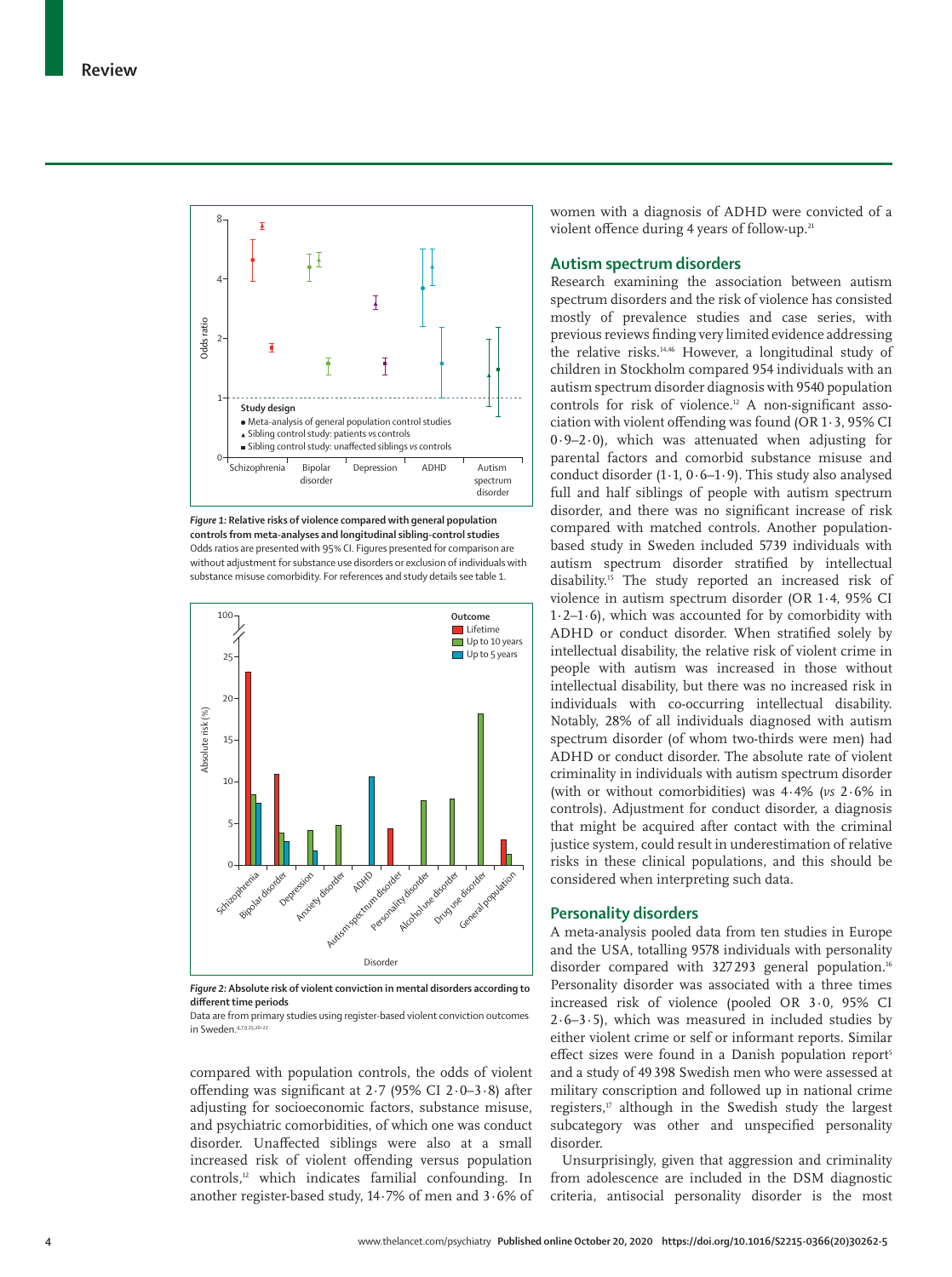important of all personality disorders in relation to violence risk; a review reported that 466 (14%) of 3295 individuals with this disorder had a violent outcome, and a substantially increased risk of violence versus the general population (pooled OR 10 $\cdot$ 4, 95% CI 7 $\cdot$ 3-14 $\cdot$ 0).<sup>16</sup> Antisocial personality disorder is often considered separately to other personality disorders, such as in the clinical guidelines for England (appendix p 4). It should be noted that although there is some overlap, psychopathy47 is a distinct construct. Other work in personality disorder is cross-sectional,<sup>41</sup> and associations have been found with antisocial, paranoid, narcissistic, and obsessive-compulsive perso nality disorder, and increased risk of violence in borderline personality disorder (in men in particular) cannot be excluded;<sup>48</sup> however, data are limited by reliance on self-report for diagnosis and outcome. Other data suggested coexisting antisocial personality disorder and psychiatric comorbidity contribute to the risk of violence in borderline personality disorder.49 In terms of absolute risks, 8% of individuals with a diagnosis of any personality disorder perpetrated a violent offence in up to 10 years of follow-up in Swedish register data.<sup>22</sup>

### **Post-traumatic stress disorder (PTSD)**

Studies examining the relationship between PTSD and violence have focused on military populations and intimate partner violence. In a two-wave US survey (two interviews, 3 years apart), lifetime PTSD diagnosis in individuals with no history of military combat (n=33 215) was not associated with violence between waves when controlling for alcohol use and anger after trauma.<sup>50</sup> In military populations, with the use of the proxy of combat exposure for PTSD, pooled data from three studies in the USA and UK reported an association with aggression and violence after deployment (OR 3·2, 95% CI  $2.8-3.8$ ).<sup>18</sup> Having a combat role,<sup>19</sup> rather than deployment alone,<sup>51</sup> is associated with violent offending. From register-based outcomes, in UK male soldiers deployed to Iraq and Afghanistan, PTSD remained associated with violent offending after deployment when adjusted for sociodemographic and military service factors (adjusted hazard ratio [HR] 2·2, 95% CI 1·4–3·6), <sup>19</sup> and was also associated with violent offending after leaving service in this cohort.52 Associations between PTSD and violence have been shown in a survey of UK Armed Forces reservists after deployment.<sup>53</sup> Similar to general population studies, alcohol use is an important comorbidity in military samples.54 In terms of absolute risks, 9% of UK male military personnel with PTSD can be estimated to violently offend within 7 years after deployment (compared with 3% of those without PTSD).<sup>19</sup>

### **Substance misuse**

An umbrella review reported that substance misuse (when considered broadly, including alcohol) was the strongest risk factor for violence of psychiatric diagnoses (pooled OR 7.4, 95% CI  $4.3-12.7$ ).<sup>55</sup> When considering only drug use disorders (excluding alcohol), clear associations with violence were found in another umbrella review<sup>56</sup> and in Swedish longitudinal data for violent offending in 292 420 men and 193 520 women, with HRs of 16·2 for men (95% CI 14·6–17·9) and  $36.0$  for women  $(27.0-48.0)$ .<sup>4</sup> Significant associations between substance misuse and violence have also been See **Online** for appendixshown in longitudinal data for men who are conscripted to the military in Sweden<sup>17</sup> and a US household survey.<sup>10</sup>

For individual drugs, evidence for independent associations with violence is more uncertain. A 2016 syste matic review included 17 longitudinal studies of individual substances, most frequently marijuana, but findings were mixed and primary studies were mostly of low quality.<sup>57</sup> Studies of substances such as cannabis have often measured the frequency of use, rather than the disorder criteria.<sup>58,59</sup> Systematic reviews of amphetamine,<sup>60</sup> crack cocaine,<sup>61</sup> and opiate use<sup>62</sup> have similarly been inconclusive, with substantial between-study heterogeneity and infrequent use of matched comparison groups, and isolation of effects is complicated by different formulations (eg, crack *vs* powdered cocaine).<sup>63</sup> A study of men who tested positive for anabolic steroids in Danish gyms compared with matched population controls reported a link with incarceration,<sup>64</sup> and a Swedish popu lation survey of lifetime self-reported anabolic steroid use in men (n=10 365) noted non-significant increased odds of violent conviction after adjustment for other substances (OR 1.6, 95% CI 0.8-3.3).<sup>65</sup> Novel, high potency synthetic agents, such as synthetic cannabinoids, have been associated with agitation and violence, but polysubstance use, which is common, complicates interpretation.<sup>66</sup> There is evidence that psychedelic drugs, such as lysergide and psilocybine, could be an exception to the association with violence,<sup>67,68</sup> although hallucinogen misuse in psychosis is associated with violence.<sup>26</sup> Absolute risks are high—a study using Swedish population data showed 18% of individuals with a drug use disorder (made at any inpatient or outpatient specialist care episode) committed a violent offence during a mean follow-up of up to 10 years.<sup>22</sup>

### **Alcohol use disorders**

Evidence for the association between alcohol use disorders and violence is strong, despite overlaps with substance misuse. In an umbrella review, the overall pooled weighted effect size was significant (OR 2·0, 95% CI 1·8-2·3; derived from the reported effect size),  $56$ supporting longitudinal findings from Swedish population data (HR for violent offending in alcohol use disorders of  $9.0$  for men [95% CI  $8.2-9.9$ ] and  $19.8$  for women  $[14.6-26.7]$ ). $\pm$  A similar increased risk of violence was reported in 20 years of follow-up of a New Zealand birth cohort (n=1265), in which having five or more symptoms of alcohol misuse in the preceding year was associated with an incidence rate ratio for violent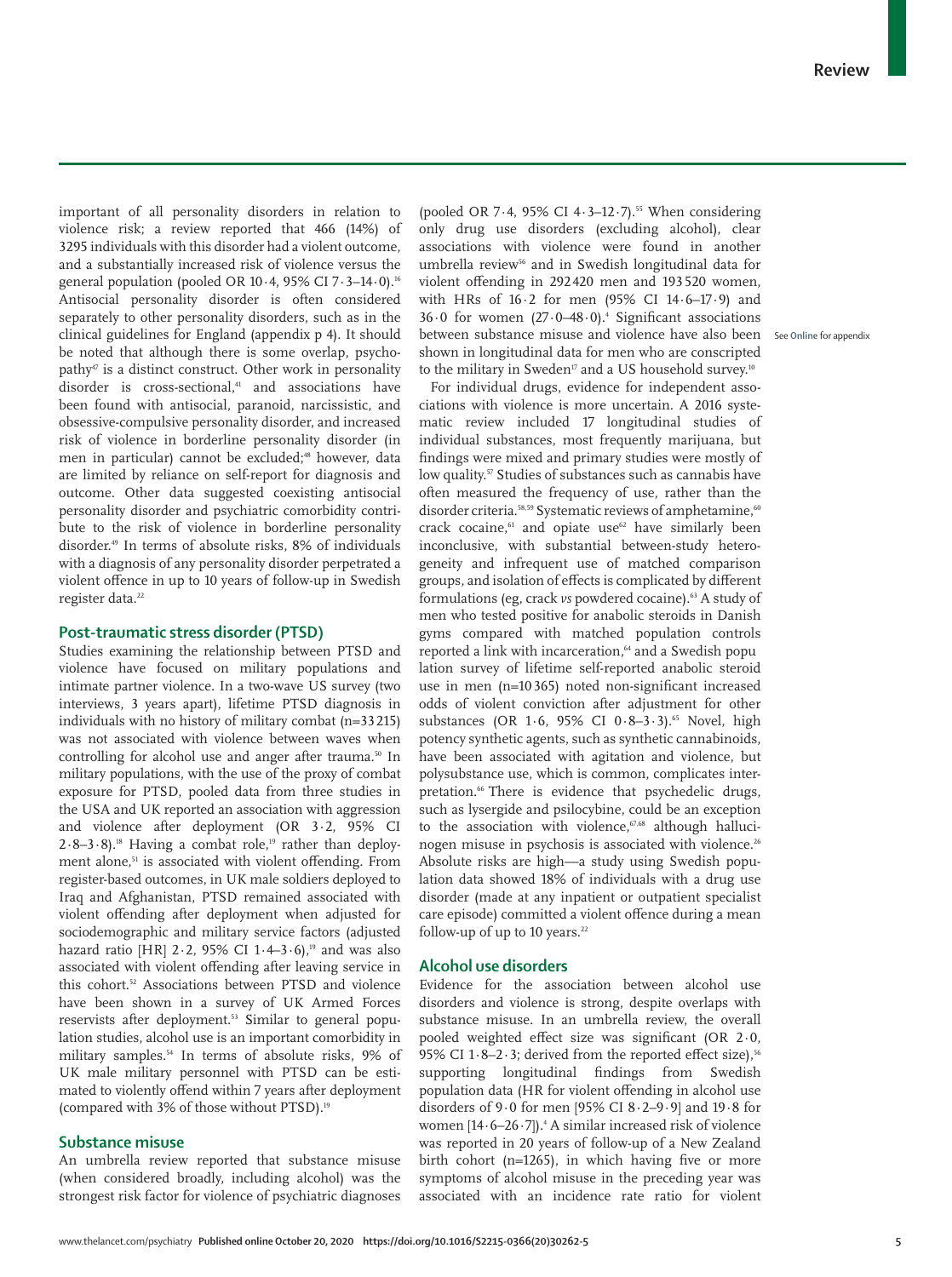offending of  $8.0$  in men (95% CI  $6.4$ –10 $\cdot$ 1) and  $15.4$  in women  $(11.4-20.8)$ .<sup>69</sup> In terms of absolute risks, Swedish population data showed 8% of individuals with a diagnosis of an alcohol use disorder committed a violent offence during a mean follow-up of up to 10 years.<sup>22</sup>

# **Other psychiatric diagnoses**

There are fewer studies reporting on the risk of violence in other diagnostic groups, although recent investigations using family-based designs have been informative (table 2). A large Swedish longitudinal study using sibling controls found a statistically significant association between anxiety disorders and violent conviction.<sup>22</sup> A systematic review has identified that risk in gambling disorder extends beyond acquisitive offending to violent offending,<sup>74</sup> although case definition varies between studies. Conduct disorder contributes significantly to the risk of violence as a comorbidity in neurodevelopmental disorders,<sup>15</sup> and has been associated with violent outcomes in pooled data<sup>11</sup> and a longitudinal study.<sup>73</sup> Regarding eating disorders, little information is known about their relationship with violent offending.

### **Risk in perspective**

Comparisons in absolute terms are important to contextualise risk estimates, including for the rare and most serious outcome of homicide, an event that can attract media coverage and contribute to stigmatising views of mental illness. Between 2006 and 2016, for example, 384 homicides in the UK (excluding Northern Ireland) were committed by people with schizophrenia and delusional disorders<sup>38</sup> (equating to 6% of all

|                                                                                                                                                                            | Design                                                           | Population                                                                                                                                                                                              | Outcome                                                                                                | <b>HR, OR, or IRR (95% CI)</b>                                                                                                                                                                                                                                                                               |  |  |
|----------------------------------------------------------------------------------------------------------------------------------------------------------------------------|------------------------------------------------------------------|---------------------------------------------------------------------------------------------------------------------------------------------------------------------------------------------------------|--------------------------------------------------------------------------------------------------------|--------------------------------------------------------------------------------------------------------------------------------------------------------------------------------------------------------------------------------------------------------------------------------------------------------------|--|--|
| <b>Eating disorders</b>                                                                                                                                                    |                                                                  |                                                                                                                                                                                                         |                                                                                                        |                                                                                                                                                                                                                                                                                                              |  |  |
| Yao et al<br>$(2017)^{70}$                                                                                                                                                 | Longitudinal,<br>register-based.                                 | n=957106 Swedish-born girls and<br>women (11114 with anorexia nervosa,<br>5197 with bulimia nervosa).                                                                                                   | Non-theft conviction.                                                                                  | Anorexia nervosa: HR 1-2 (1-0-1-3);<br>non-significant when accounting for psychiatric<br>comorbidities and unmeasured familial factors.<br>Bulimia nervosa: HR 2-2 (1-9-2-5); attenuated,<br>but remains significant, after accounting for<br>psychiatric comorbidities and unmeasured<br>familial factors. |  |  |
| <b>Anxiety disorders</b>                                                                                                                                                   |                                                                  |                                                                                                                                                                                                         |                                                                                                        |                                                                                                                                                                                                                                                                                                              |  |  |
| Sariaslan et al<br>$(2020)^{22}$                                                                                                                                           | Longitudinal,<br>register-based.                                 | Swedish population;<br>n=2 504 190 without psychiatric<br>diagnosis; 68 244 with anxiety disorder<br>diagnosis (excluding reactions to severe<br>stress and adjustment disorders).                      | Violent conviction.                                                                                    | HR 2.0 (1.7-2.3) using within-family estimates<br>comparing siblings; adjusted for demographic and<br>psychiatric factors, and violence history.                                                                                                                                                             |  |  |
| Ten Have et al<br>$(2014)^{71}$                                                                                                                                            | Multiwave<br>household<br>survey,<br>self-report.                | n=5303 Dutch general population<br>(539 with any anxiety disorder defined<br>as phobic disorders, panic disorder, or<br>generalised anxiety disorder).                                                  | Physical violence (kicking,<br>biting, hitting, or trying to<br>wound) between waves (3<br>years).     | OR 1.8 (0.9-3.5); adjusted for sociodemographic<br>characteristics and time at risk.                                                                                                                                                                                                                         |  |  |
|                                                                                                                                                                            | Obsessive-compulsive disorder                                    |                                                                                                                                                                                                         |                                                                                                        |                                                                                                                                                                                                                                                                                                              |  |  |
| Lundström et<br>al (2014) <sup>12</sup>                                                                                                                                    | Longitudinal,<br>register-based.                                 | n=857 children with obsessive-<br>compulsive disorder in Stockholm;<br>8570 general population controls.                                                                                                | Violent conviction.                                                                                    | OR 0.7 (0.3-1.5); adjusted for parental factors and<br>psychiatric comorbidity.                                                                                                                                                                                                                              |  |  |
| Intellectual disability                                                                                                                                                    |                                                                  |                                                                                                                                                                                                         |                                                                                                        |                                                                                                                                                                                                                                                                                                              |  |  |
| Stevens et al<br>$(2015)^5$                                                                                                                                                | Longitudinal,<br>register-based.                                 | n=521340 Danish population (42 men<br>and 4 women with intellectual disability<br>who had offended).                                                                                                    | Violent conviction.                                                                                    | IRR 1.7 (1.3-2.3) in men; adjusted for<br>sociodemographic and psychiatric factors;<br>insufficient number of female cases.                                                                                                                                                                                  |  |  |
| Moberg et al<br>$(2015)^{17}$                                                                                                                                              | Longitudinal,<br>register-based.                                 | n=49398 male Swedish military<br>conscripts (524 with mental<br>retardation).                                                                                                                           | Violent conviction.                                                                                    | OR 3.6 (2.7-4.8); adjusted for personal factors,<br>conditions of upbringing, and early behaviour.                                                                                                                                                                                                           |  |  |
| Gambling disorder                                                                                                                                                          |                                                                  |                                                                                                                                                                                                         |                                                                                                        |                                                                                                                                                                                                                                                                                                              |  |  |
| Laursen et al<br>$(2016)^{72}$                                                                                                                                             | Retrospective<br>cohort, survey-<br>and crime<br>register-based. | n=18625 Danish population<br>(384 identified as problem gamblers<br>using lie-bet questionnaire).                                                                                                       | Violent or sexual charges in<br>the 6 year periods before<br>and including the year of<br>two surveys. | OR 2.2 (1.1-4.5) adjusted for sociodemographic<br>factors, alcohol consumption, and smoking.                                                                                                                                                                                                                 |  |  |
| Conduct disorder                                                                                                                                                           |                                                                  |                                                                                                                                                                                                         |                                                                                                        |                                                                                                                                                                                                                                                                                                              |  |  |
| Lichtenstein<br>et al (2019) <sup>73</sup>                                                                                                                                 | Longitudinal,<br>register-based.                                 | n=18 649 Swedish twins; conduct<br>problems measured with<br>eight symptoms of oppositional defiant<br>disorder and conduct disorder in parent<br>interview (twins aged either 9 years or<br>12 years). | Violent criminality while<br>aged 17-22 years.                                                         | HR 1.4 (1.2-1.5) for women, 1.2 (1.2-1.3) for men<br>for a measurable increase in childhood conduct<br>problems, adjusted for parental socioeconomic<br>status. HR 4.0 (2.2-7.4) for 5-8 childhood conduct<br>symptoms vs 0 for women; HR 3.0 (2.2-4.1) for<br>men.                                          |  |  |
| HR=hazard ratio; IRR=incidence rate ratio; OR=odds ratio.<br>Table 2: Summary of recent primary studies that have examined violent outcomes in other diagnostic categories |                                                                  |                                                                                                                                                                                                         |                                                                                                        |                                                                                                                                                                                                                                                                                                              |  |  |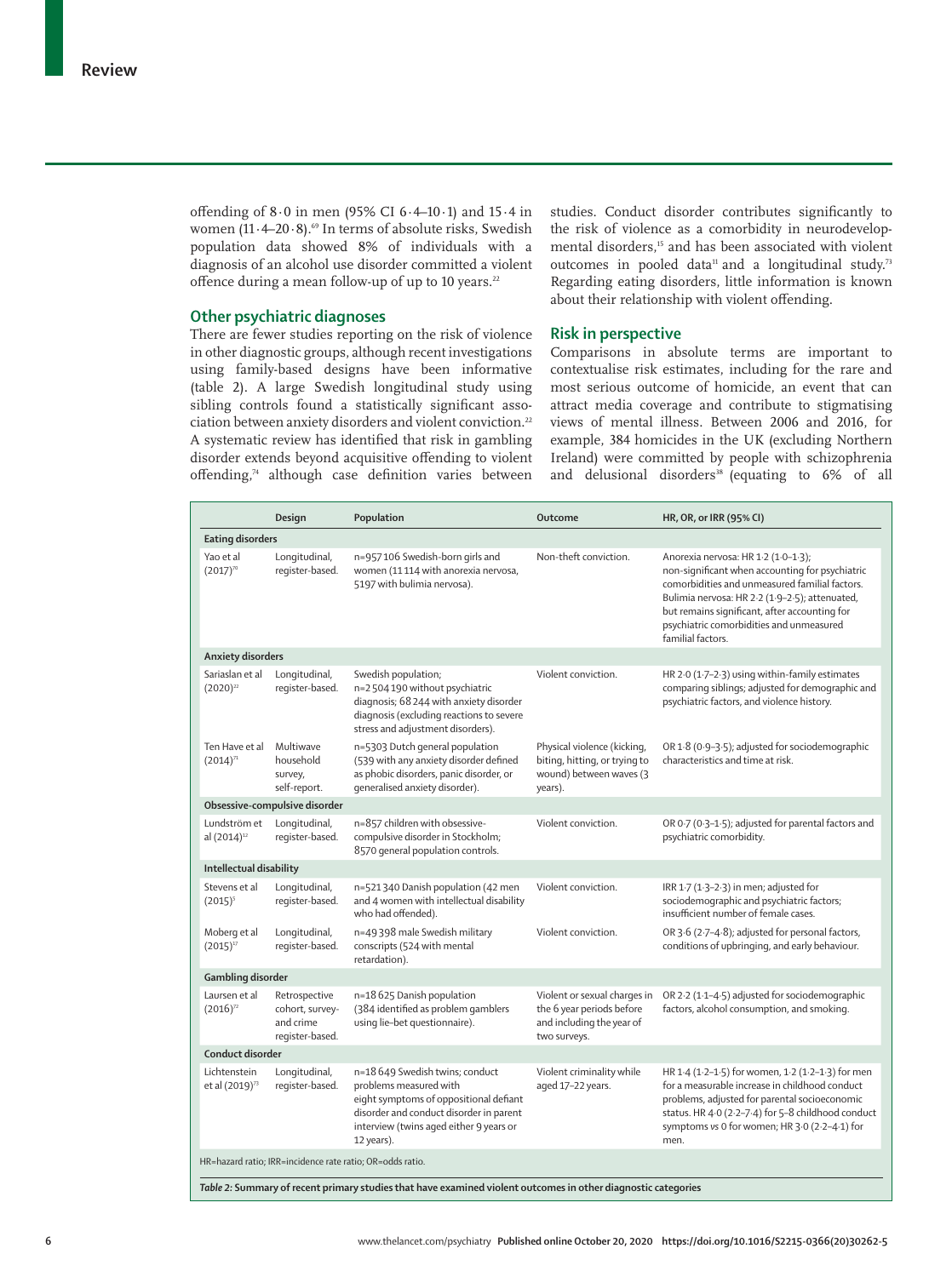homicides); an average of 35 per year, or around  $0.06$  per 100 000 general population (aged 10 years and older) per year. The risk of stranger homicide is even rarer, and has been estimated to be one in 14 million.<sup>75</sup> In the same period, to compare with other causes of death that might draw public attention, there were 23 393 road accident fatalities in the UK;<sup>76</sup> an average of over 2000 per year, or 3·5 per 100 000 total population per year. In the UK, there were an average of 29 people struck by lightning per year during 1988–2012<sup> $\pi$ </sup> (or around 0.05 per 100 000), and two fatalities per year (or  $0.003$  per 100000). New work on victimisation rates could also be considered. In a population-based study, incidence rates of outpatient or hospitalised injury in individuals with psychiatric disorders were increased compared with controls, but these victimisation incidence rates were typically not higher than perpetration rates for violent crime.<sup>22</sup>

# **Risk factors in mental illness**

Clarifying risk factors within a diagnostic category can inform the understanding of mechanisms and potential interventions. This understanding will assist in developing individualised assessments of risk, which can be linked to interventions to reduce risk. Several static (historical) and dynamic (time-varying or modifiable, or both) risk factors have been identified (table 3). Background criminal history factors, past violence, and co-occurring substance misuse stand out as replicated strong risk factors.79,81 Cooccurring substance misuse has also been identified as a risk factor for repeat offending in populations with psychiatric diagnoses,<sup>83</sup> whereas neighbourhood factors (eg, neighbourhood income, welfare recipients, and crime rate) were not causally associated with reoffending in psychotic illnesses, personality disorders, anxiety, depression or substance misuse.<sup>84</sup>

# **Genetic influences between mental illness and violence**

When studying the causes and implications of the mental illness-violence associations reported previously, it is important to integrate the evidence from genetic research. First, antisocial behaviour is heritable (about 50%).85 Second, childhood conduct disorder, which is partly heritable, is a predictor of violence later in life.<sup>73,86</sup> Third, aggression, oppositional defiant disorder, and conduct disorder in childhood (younger than 18 years) not only predict violence but also other psychiatric outcomes—including most of the diagnoses discussed in this Review.<sup>73,86,87</sup> Fourth, twin,<sup>73</sup> sibling,<sup>88</sup> and molecular genetic studies<sup>89</sup> have shown that, to a considerable extent, these childhood behaviours are associated with adult disorders due to a common genetic cause. Fifth, violence (similar to mental health issues) is highly polygenic;<sup>90</sup> candidate genes for violent behaviour studies have not been confirmed in replication studies,<sup>91</sup> and even if some single genes or gene-by-environment interaction at some point will be evident, any such gene

|                                                      | <b>Static</b> | Dynamic |  |
|------------------------------------------------------|---------------|---------|--|
| Sociodemographic risk factors                        |               |         |  |
| Male sex <sup>7,78</sup>                             | Υ             | N       |  |
| Low socioeconomic status <sup>7,78</sup>             | γ             | Υ       |  |
| Homelessness <sup>79</sup>                           | Υ             | Υ       |  |
| Criminal history risk factors                        |               |         |  |
| Previous violent offence <sup>7,9,78-80</sup>        | Υ             | N       |  |
| Previous imprisonment <sup>79,80</sup>               | Υ             | N       |  |
| Previous non-violent offence <sup>7,79,80</sup>      | Υ             | N       |  |
| Family history risk factors                          |               |         |  |
| Parent or sibling violent offence <sup>78,80</sup>   | Υ             | N       |  |
| Parental substance misuse <sup>7,78</sup>            | Υ             | N       |  |
| Clinical risk factors                                |               |         |  |
| Co-occurring substance misuse <sup>9,78,79,81</sup>  | Υ             | Υ       |  |
| Victimisation <sup>79,81</sup>                       | Υ             | Υ       |  |
| Inpatient admission <sup>7,9,78</sup>                | Υ             | Υ       |  |
| Self-harm or suicide attempt <sup>7,9,78,79,81</sup> | Υ             | Υ       |  |
| Hostility <sup>79</sup>                              | N             | Υ       |  |
| Impulsivity <sup>79</sup>                            | N             | Υ       |  |
| Diminished insight <sup>79</sup>                     | N             | Υ       |  |
| Treatment non-adherence <sup>79</sup>                | N             | Υ       |  |
| Positive psychotic symptoms <sup>79</sup>            | N             | Υ       |  |
| Anger from persecutory beliefs <sup>82</sup>         | N             | Υ       |  |
|                                                      |               |         |  |

Based on studies of schizophrenia spectrum disorders, bipolar disorder, and depression. Factors are classified as static or dynamic, or both, according to whether the factor has been reported as a historical risk factor for violence (static) or a time-varying or modifiable (dynamic) risk factor. Y=Yes; N=No.

*Table 3:* **Risk factors associated with violence in mental illness**

or genes will have a negligible effect on the associations between the mental illness and violence. Sixth, genetic factors associated with psychiatric disorders and violent convictions are also associated with subthreshold psychiatric symptoms throughout the general population.92,93 In other words, these traits are continuous phenotypes rather than the categorical entities presently defined in diagnostic manuals or by criminal convictions. Thus, genes do not code for specific behaviours or diagnoses, but rather they influence our tendency for emotions and thought processes, which can increase the likelihood for a criminal act. Therefore, the next research challenge is to try to delineate the biological pathways that are important in the complicated nexus between the actual genes and their products and the actual behaviour. Promising avenues might include callousness, impulsivity, emotional dysregulation, paranoia, and disinhibition, which are common to many diagnoses.

Nevertheless, until more is understood about the underlying mechanisms in psychiatric disorders and the association between them and violence, decisions should be based on prognosis of individual disorders and use of validated clinical prediction models;78 that is, for risk prediction, the present diagnostic system should continue to be used, with the awareness that causal risk factors could be a result of gene products, and these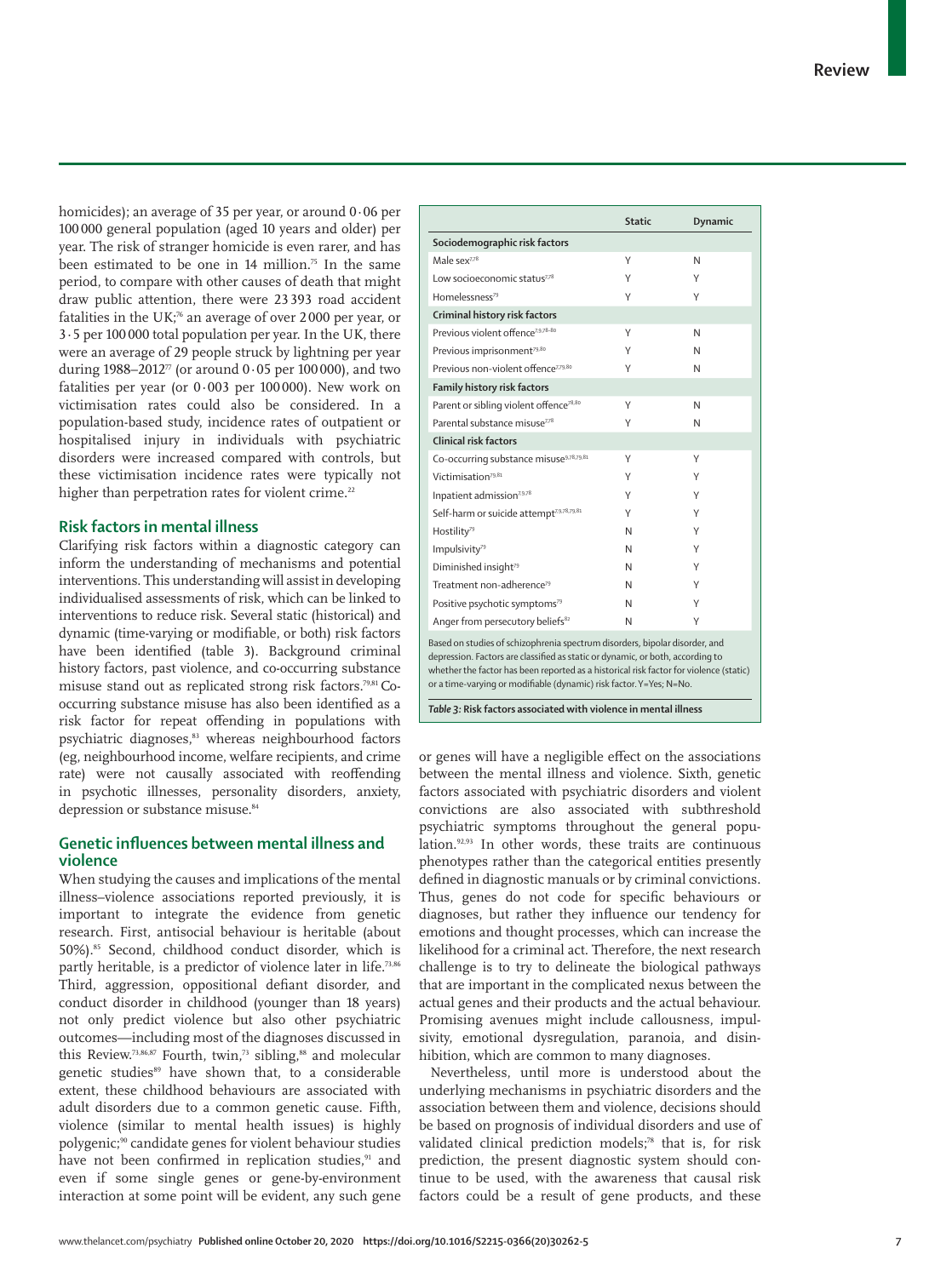|                                                                                                                                                                                                                                                                                                                                                                                                                                                     | <b>APA</b>                                                                                                                                                                                                                                                                                                                                                | <b>NICE</b>                                                                                                                                                                                                                                                                                                                                                                     | <b>RANZCP</b>                                                                                                                                                                                                                     |  |  |
|-----------------------------------------------------------------------------------------------------------------------------------------------------------------------------------------------------------------------------------------------------------------------------------------------------------------------------------------------------------------------------------------------------------------------------------------------------|-----------------------------------------------------------------------------------------------------------------------------------------------------------------------------------------------------------------------------------------------------------------------------------------------------------------------------------------------------------|---------------------------------------------------------------------------------------------------------------------------------------------------------------------------------------------------------------------------------------------------------------------------------------------------------------------------------------------------------------------------------|-----------------------------------------------------------------------------------------------------------------------------------------------------------------------------------------------------------------------------------|--|--|
| Schizophrenia and<br>related disorders                                                                                                                                                                                                                                                                                                                                                                                                              | Part of standard evaluation; highlights acute phase.<br>Details demographic and clinical risk factors<br>(eq, distressing delusions and command hallucinations),<br>suggests to consider admission and inform individuals at<br>risk.                                                                                                                     | Mentioned as a component of comprehensive<br>multidisciplinary assessment. Suggests crisis<br>resolution and signposts to guideline for acute<br>agitation.                                                                                                                                                                                                                     | Highlights first episode and comorbid substance<br>misuse. Details clinical factors, suggests routine<br>tools of low value, and stresses continuity and<br>assertive substance use disorder treatment.                           |  |  |
| Bipolar disorder                                                                                                                                                                                                                                                                                                                                                                                                                                    | Ability to predict from clinical data is insufficient. Suggests<br>close monitoring of patients with violent ideas; substance<br>misuse and psychosis increase risk.                                                                                                                                                                                      | Mentioned as a component of general risk assessment. Noted association with alcohol and substance<br>Signposts to quideline for acute agitation.                                                                                                                                                                                                                                | misuse. No further directions.                                                                                                                                                                                                    |  |  |
| Depression                                                                                                                                                                                                                                                                                                                                                                                                                                          | Higher risk if accompanied by psychosis, impulsiveness,<br>substance misuse, or past aggression. Suggests<br>assessment of violence history, ideation and plans, and<br>close monitoring, including for the safety of children.                                                                                                                           | Not mentioned other than suggesting urgent referral<br>to mental health services if there is immediate risk.                                                                                                                                                                                                                                                                    | Not mentioned.                                                                                                                                                                                                                    |  |  |
| <b>ADHD</b>                                                                                                                                                                                                                                                                                                                                                                                                                                         | No adult quideline. No reference in equivalent paediatric<br>quidelines.                                                                                                                                                                                                                                                                                  | Not mentioned.                                                                                                                                                                                                                                                                                                                                                                  | Endorses NICE and Canadian attention deficit<br>hyperactivity disorder resource alliance quidelines.<br>Not mentioned other than suggesting to consider<br>anti-aggressive medication if comorbid conduct<br>disorder is present. |  |  |
| Autism spectrum<br>disorders                                                                                                                                                                                                                                                                                                                                                                                                                        | No adult quideline. AACAP practice parameters mention<br>physical aggression as one behavioural difficulty;<br>risperidone and aripiprazole are approved for treatment.                                                                                                                                                                                   | Harm to others mentioned as part of comprehensive<br>assessment; not further specified.                                                                                                                                                                                                                                                                                         | No quideline.                                                                                                                                                                                                                     |  |  |
| <b>Borderline</b><br>personality disorder                                                                                                                                                                                                                                                                                                                                                                                                           | Consider risk of angry, impulsive, or violent behaviour;<br>further assessment not specified. Describes scenarios<br>(eq, relationship crises and care changes) and strategies<br>(eq, coqnitive).                                                                                                                                                        | Indicates to consider risk in crisis; assessment not<br>specified. If risk is high, suggests referral to mental<br>health services, and to consider hospital admission<br>and child welfare.                                                                                                                                                                                    | Endorses Australian Government National Health<br>and Medical Research Council quideline for<br>borderline personality disorder. Violence risk is not<br>mentioned.                                                               |  |  |
| Antisocial<br>personality disorder                                                                                                                                                                                                                                                                                                                                                                                                                  | No quideline.                                                                                                                                                                                                                                                                                                                                             | Outlines stepped approach to risk assessment,<br>suggests referring to forensic services if immediate risk<br>or history of severe violence, and advises specialists<br>use formal tools. Emphasis on multi-agency care.<br>Refers to role of cognitive behavioural therapy,<br>treatment of comorbidity, including substance misuse,<br>and hospital admission (appendix p 4). | No quideline.                                                                                                                                                                                                                     |  |  |
| Conduct disorder                                                                                                                                                                                                                                                                                                                                                                                                                                    | AACAP practice parameters; assess personal and family<br>history of violence. Comorbid substance misuse is<br>predictive in boys (younger than 18 years old).<br>Neuroleptics decrease aggression, but side-effects could<br>outweigh benefits. If risk is imminent, hospitalisation<br>(admission for assessment and treatment) should be<br>considered. | Indicates aggression is part of comprehensive<br>assessment; if needed, suggests developing a risk<br>management plan for harm to others. Indicates to<br>consider carefully monitored short-term treatment<br>with risperidone for severe aggression unresponsive to<br>psychosocial intervention.                                                                             | No quideline; however, importance of addressing<br>violence in conduct disorder is highlighted in<br>document on the cost-effectiveness of early<br>intervention in mental illness.                                               |  |  |
| Post-traumatic stress<br>disorder                                                                                                                                                                                                                                                                                                                                                                                                                   | Comments on the basis for potentially heightened<br>aggression; further assessment is not specified. Suggests<br>general monitoring and treating substance misuse.                                                                                                                                                                                        | Not mentioned other than recommending that if risk<br>of either harm to self or others is high, concentrate on<br>managing the identified risk first.                                                                                                                                                                                                                           | Endorses various quidelines, including NICE and<br>APA.                                                                                                                                                                           |  |  |
| Substance misuse                                                                                                                                                                                                                                                                                                                                                                                                                                    | Highlights risk scenarios with various substances and<br>intoxication or withdrawal states. Suggests assessing for<br>homicidal thoughts and screening for domestic violence.                                                                                                                                                                             | Generally assesses risk behaviour, including domestic<br>violence; assessment not further specified.                                                                                                                                                                                                                                                                            | No quideline, although relevance to violence noted<br>in alcohol and illicit drugs policy documents.                                                                                                                              |  |  |
| APA, <sup>94</sup> NICE, <sup>95</sup> and RANZCP <sup>96</sup> quidelines are available. For individual references, see appendix pp 1-3. Substance misuse refers to both drug and alcohol use disorders. AAP=American Academy of Pediatrics;<br>AACAR American Academy of Child and Adologont Revolution, ARA, American Revolutivis Accordition, NICE, National Institute for Health and Care Evcallence: RANZCR, Revol Australian and New Zealand |                                                                                                                                                                                                                                                                                                                                                           |                                                                                                                                                                                                                                                                                                                                                                                 |                                                                                                                                                                                                                                   |  |  |

AACAP=American Academy of Child and Adolescent Psychiatry; APA=American Psychiatric Association; NICE=National Institute for Health and Care Excellence; RANZCP=Royal Australian and New Zealand College of Psychiatrists.

*Table 4:* **References to the assessment and management of violence in clinical practice guidelines from the USA, England, and Australia and New Zealand**

causal risk factors will be the basis of novel biological and psychological interventions.

# **Clinical practice guidelines**

We identified relevant guidelines on clinical practice from England, the USA, and Australia and New Zealand, and reviewed their content on the assessment or management of aggression, violence, and risk to others (table 4, appendix pp 1–4). Although violence was widely mentioned as a component of a general comprehensive risk assessment, there were inconsistencies, gaps, and varying detail on risk management. Guidelines for antisocial personality disorder in England were the only guidelines to recommend the use of a violence risk assessment tool by specialist services (appendix p 4), and Royal Australian and New Zealand College of Psychiatrists (RANZCP) guidelines on schizophrenia commented on the limitations of current tools in routine practice. Furthermore, the American Psychiatric Association (APA) and RANZCP guidelines on schizophrenia highlighted the acute phase or first episode as periods of high risk. Several guidelines (APA guidelines for schizophrenia, bipolar disorder, and depression; National Institute for Health and Care Excellence guidelines for antisocial personality disorder**;** RANZCP for schizophrenia and bipolar disorder; and American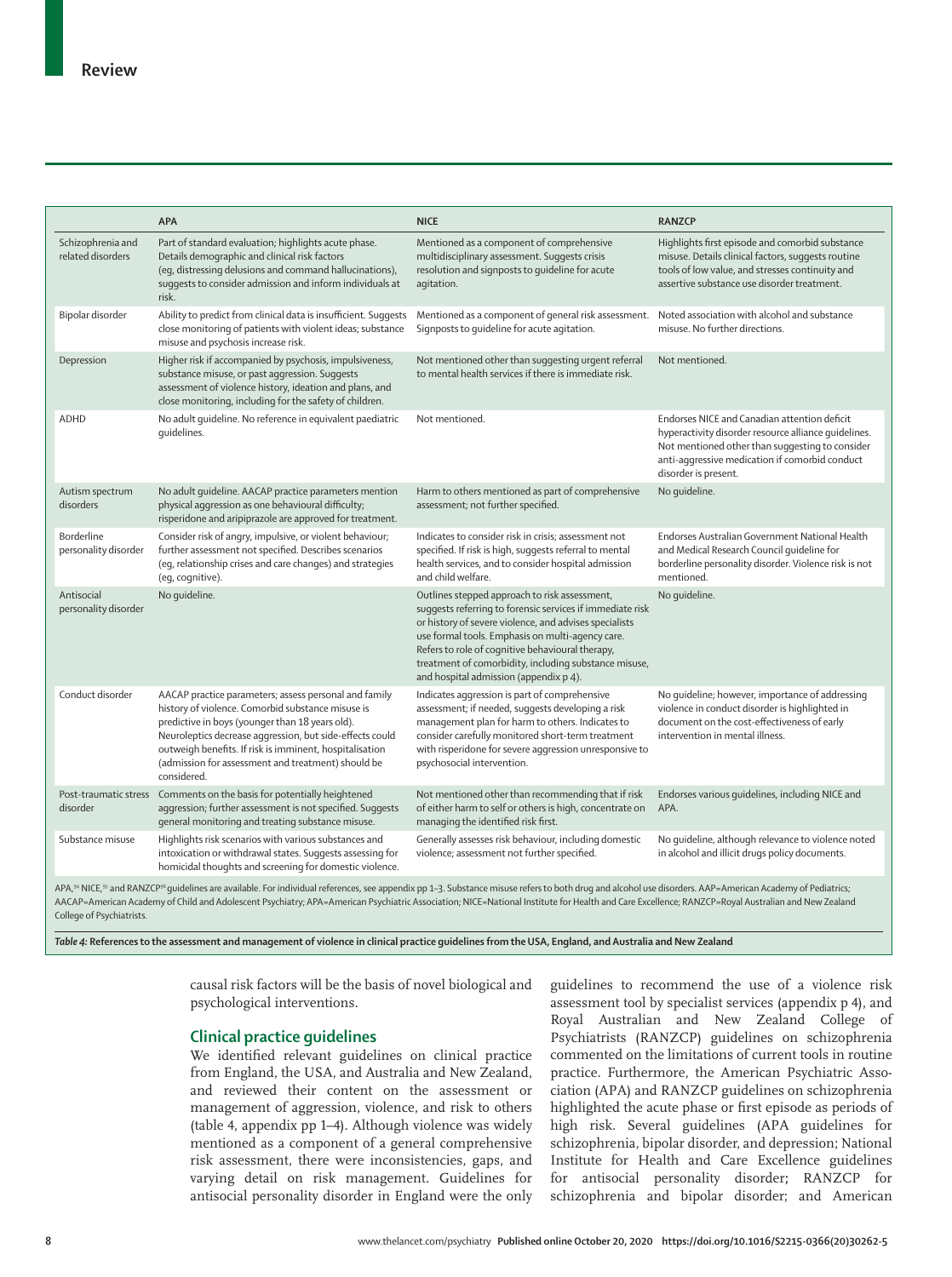- In bipolar disorder, prospective studies are needed to clarify the relationship between disease phase and violence risk.
- In depression, the effect of treatment is unknown and will require investigation of pooled data from randomised controlled trials or observational studies that account for confounding by indication.
- Personality disorder is a heterogeneous category, and a more trait-based approach to understanding its associations with violence has been proposed.<sup>97</sup>
- Owing to the considerable overlap between the misuse of individual substances, research should examine predominant classes or patterns of use and consider shared therapeutic targets.<sup>98</sup>
- Interventions targeting violence risk in psychiatric settings need to be developed. Transdiagnostic treatment targets could include comorbid substance misuse, impulsivity, and disinhibition, whereas other targets could be more disorder-specific, such as persecutory delusions in schizophrenia.
- Violence should be included among outcomes to test the effectiveness of psychiatric treatments, and future cohort studies and trials should routinely collect violent outcome data in an objective and standardised manner.
- Clinically feasible risk prediction tools should be examined for potential utility as a support to clinical decision making.

Academy of Child and Adolescent Psychiatry practice parameters for conduct disorder) outlined the clinical factors to investigate during assessment, particularly comorbid substance misuse and a history of violence. High or imminent risk to others should lead to close monitoring and possible urgent referral to mental health services or hospital admission. Overall, there are considerable uncertainties in the guidelines on what constitutes the best approach to assessing violence risk and how to manage any increased risks of violence outside of acute illness. Methods for assessing and managing the risk of violence should be thoroughly considered when guidelines are revised.

# **Implications for research and practice**

Important research gaps remain (panel). For clinical practice, the reviewed evidence highlights violence as an adverse outcome relevant across psychiatric services. However, experience in assessing and managing the risk of violence is typically within secure psychiatric (also known as forensic) services that are engaged only when serious violent offending has already occurred. One way to translate epidemiological knowledge more readily into general clinical practice is the use of prediction models to support clinical judgement. By improving the consistency, accuracy, efficiency, and transparency of risk assessment, clinically feasible assessment tools could, in

### **Search strategy and selection criteria**

We searched PubMed, PsycINFO, and Global Health for English language studies published between March 27, 2009, and April 6, 2020. Search terms included (**"**violen\***"** or **"**homicid\***"**) and synonyms for any included psychiatric diagnoses, such as (**"**bipolar**"** or **"**mania**"** or **"**manic\***"**), which were supplemented with terms covering a broader category of any mental disorder (**"**mental illness\***"** or **"**mental disorder\***"** or **"**psychiatric illness\*" or "psychiatric disorder\*" or "psychiatric diagnosis" or **"**psychiatric diagnoses**"**). We preferentially included large primary studies (with more than 500 participants) that compared violence rates in individuals who have a specific diagnosis with general population or unaffected sibling controls, and systematic reviews. Although no formal quality assessment was undertaken, we only included studies that had clear case definitions, outcome measurement, and clearly selected comparison groups. Reference lists were not manually checked, nor was a meta-analysis considered (due to clinical and methodological heterogeneity).

the future, allow a more stratified approach to violence risk in psychiatry,<sup>78</sup> in which interventions are targeted at those likely to derive the greatest absolute reduction in risk, thereby preserving resources. Although there could be overlapping causes of violence, risk prediction might work best in a diagnosis-specific manner. However, linkage to an intervention is necessary for any such tool to improve outcomes. To understand the potential clinical utility of such approaches, evidence appraisals need to look further than single measures of predictive accuracy, such as positive predictive value (which is the proportion of individuals identified to be at high risk of violence who go on to perpetrate violence), and should consider a full range of metrics, focused on the possible harms of misclassification when linked to a specific clinical decision for individual patients.<sup>99</sup> Furthermore, tools need to consider the latest evidence on independent risk factors, rather than focusing solely on needs or expert opinion. Clinicians and researchers have too often focused on positive predictive values, which has obscured the potential of these tools to safely screen out individuals with low risk to preserve resources (with high negative predictive values), or provide probability scores for risk (which is tested by how well the model is calibrated, and how cardiovascular and cancer survival risk calculators are used in practice).

#### **Conclusion**

In this Review, we have shown some individual psychiatric disorders, particularly schizophrenia spectrum, personality, and substance use disorders, are clearly associated with increased relative risks of violence. Better research designs and large-scale replications have led to more conservative estimates of this association. These studies have also shown that serious violence is rare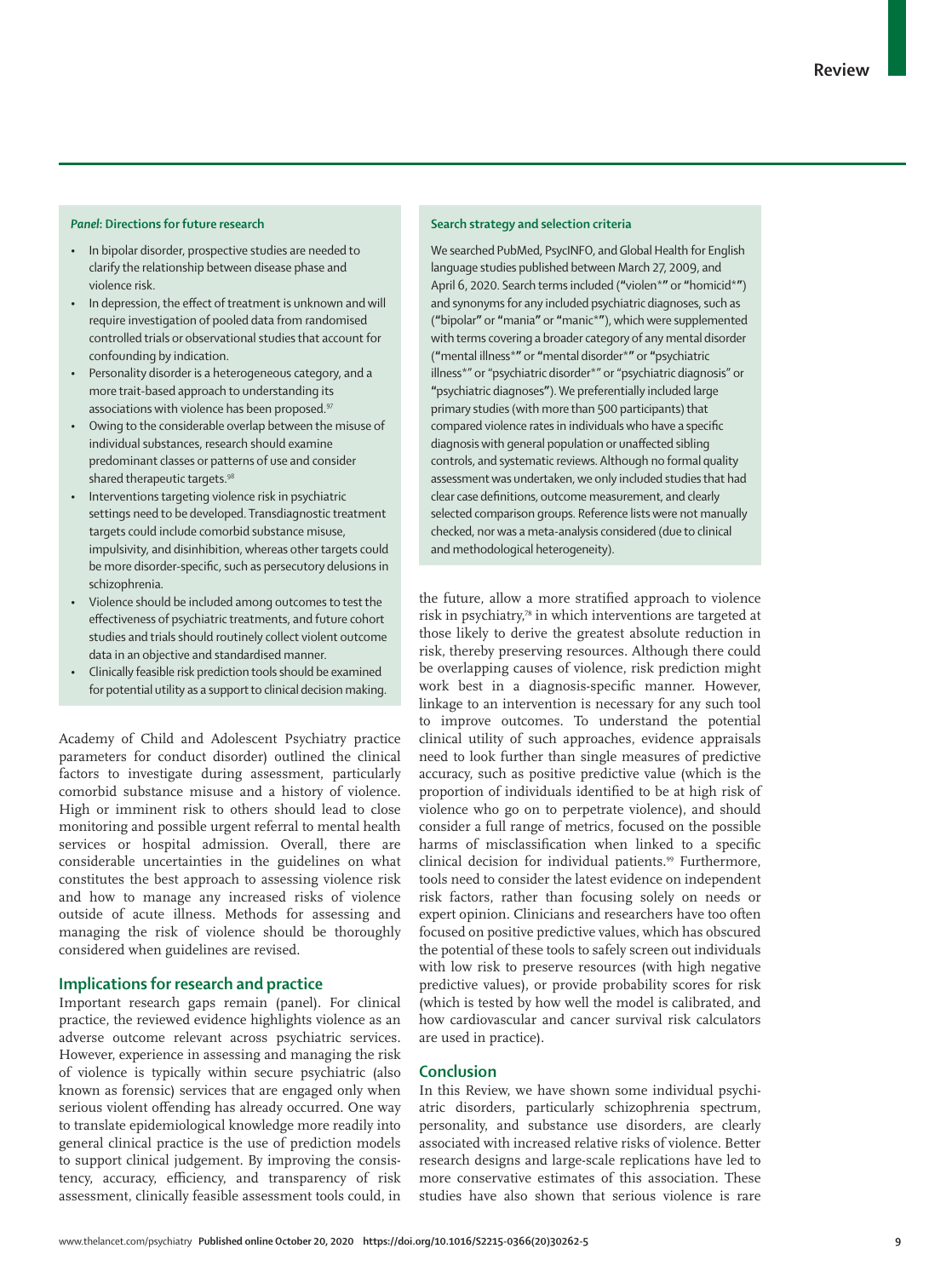among individuals with mental illness. However, absolute rates of violence perpetration of 6–10% in personality disorders and schizophrenia spectrum disorders, and over 10% in substance misuse, mean that it is an important adverse outcome for clinical services to consider. Epidemiological work has allowed for modelling of the potential population effect of preventing violence perpetration in people with mental illness, and the consequences of prevention at an individual level for victims, patients, their carers, and clinical services. To enhance patient care, clinicians working in general psychiatric settings require clear practice guidelines for the assessment and management of violence risks beyond those related to behavioural disturbances during acute illness, which could be improved by using clinically feasible prediction models and tools.

#### **Contributors**

SF and DW drafted the sections on epidemiology, risk in perspective, risk factors in mental illness, clinical practice guidelines, and directions for future research. DW did the literature review, extracted the data, and prepared the tables and figures. PL drafted the section on genetic influences. All authors critically revised the manuscript.

#### **Declaration of interests**

We declare no competing interests.

#### **Acknowledgments**

DW is funded by a National Institute for Health Research (NIHR) Doctoral Research Fellowship for this research project. This publication presents independent research supported by the NIHR. The views expressed are those of the authors and not necessarily those of the National Health Service, the NIHR, or the Department of Health and Social Care. SF is funded by the Wellcome Trust. The funders had no role in the design of the review or writing of the report.

#### **References**

- World Health Organization. Global status report on violence prevention. Geneva: World Health Organization, 2014. https://www. who.int/violence\_injury\_prevention/violence/status\_report/2014/ report/report/en/ (accessed March 3, 2020).
- Senior M, Fazel S, Tsiachristas A. The economic impact of violence perpetration in severe mental illness: a retrospective, prevalencebased analysis in England and Wales. *Lancet Public Health* 2020; **5:** e99–106.
- 3 Fazel S, Gulati G, Linsell L, Geddes JR, Grann M. Schizophrenia and violence: systematic review and meta-analysis. *PLoS Med* 2009; **6:** e1000120.
- 4 Fazel S, Wolf A, Palm C, Lichtenstein P. Violent crime, suicide, and premature mortality in patients with schizophrenia and related disorders: a 38-year total population study in Sweden. *Lancet Psychiatry* 2014; **1:** 44–54.
- 5 Stevens H, Laursen TM, Mortensen PB, Agerbo E, Dean K. Post-illness-onset risk of offending across the full spectrum of psychiatric disorders. *Psychol Med* 2015; **45:** 2447–57.
- 6 Fazel S, Lichtenstein P, Frisell T, Grann M, Goodwin G, Långström N. Bipolar disorder and violent crime: time at risk reanalysis. *Arch Gen Psychiatry* 2010; **67:** 1325–26.
- 7 Webb RT, Lichtenstein P, Larsson H, Geddes JR, Fazel S. Suicide, hospital-presenting suicide attempts, and criminality in bipolar disorder: examination of risk for multiple adverse outcomes. *J Clin Psychiatry* 2014; **75:** e809–16.
- 8 Daff E, Thomas SD. Bipolar disorder and criminal offending: a data linkage study. *Soc Psychiatry Psychiatr Epidemiol* 2014; **49:** 1985–91.
- 9 Fazel S, Wolf A, Chang Z, Larsson H, Goodwin GM, Lichtenstein P. Depression and violence: a Swedish population study. *Lancet Psychiatry* 2015; **2:** 224–32.
- 10 Van Dorn R, Volavka J, Johnson N. Mental disorder and violence: is there a relationship beyond substance use? *Soc Psychiatry Psychiatr Epidemiol* 2012; **47:** 487–503.
- 11 Erskine HE, Norman RE, Ferrari AJ, et al. Long-term outcomes of attention-deficit/hyperactivity disorder and conduct disorder: a systematic review and meta-analysis. *J Am Acad Child Adolesc Psychiatry* 2016; **55:** 841–50.
- 12 Lundström S, Forsman M, Larsson H, et al. Childhood neurodevelopmental disorders and violent criminality: a sibling control study. *J Autism Dev Disord* 2014; **44:** 2707–16.
- 13 González RA, Kallis C, Coid JW. Adult attention deficit hyperactivity disorder and violence in the population of England: does comorbidity matter? *PLoS One* 2013; **8:** e75575.
- 14 King C, Murphy GH. A systematic review of people with autism spectrum disorder and the criminal justice system. *J Autism Dev Disord* 2014; **44:** 2717–33.
- Heeramun R, Magnusson C, Gumpert CH, et al. Autism and convictions for violent crimes: population-based cohort study in Sweden. *J Am Acad Child Adolesc Psychiatry* 2017; **56:** 491–497.e2.
- 16 Yu R, Geddes JR, Fazel S. Personality disorders, violence, and antisocial behavior: a systematic review and meta-regression analysis. *J Pers Disord* 2012; **26:** 775–92.
- 17 Moberg T, Stenbacka M, Tengström A, Jönsson EG, Nordström P, Jokinen J. Psychiatric and neurological disorders in late adolescence and risk of convictions for violent crime in men. *BMC Psychiatry* 2015; **15:** 299.
- 18 MacManus D, Rona R, Dickson H, Somaini G, Fear N, Wessely S. Aggressive and violent behavior among military personnel deployed to Iraq and Afghanistan: prevalence and link with deployment and combat exposure. *Epidemiol Rev* 2015; **37:** 196–212.
- MacManus D, Dean K, Jones M, et al. Violent offending by UK military personnel deployed to Iraq and Afghanistan: a data linkage cohort study. *Lancet* 2013; **381:** 907–17.
- 20 Sariaslan A, Larsson H, Fazel S. Genetic and environmental determinants of violence risk in psychotic disorders: a multivariate quantitative genetic study of 1.8 million Swedish twins and siblings. *Mol Psychiatry* 2016; **21:** 1251–56.
- 21 Lichtenstein P, Halldner L, Zetterqvist J, et al. Medication for attention deficit-hyperactivity disorder and criminality. *N Engl J Med* 2012; **367:** 2006–14.
- 22 Sariaslan A, Arseneault L, Larsson H, Lichtenstein P, Fazel S. Risk of subjection to violence and perpetration of violence in persons with psychiatric disorders in Sweden. *JAMA Psychiatry* 2020; **77:** 359–67.
- 23 Dolmén L. Criminality in different countries. Stockholm: National Council for Crime Prevention, 2001 [In Swedish].
- Mathers C. The global burden of disease: 2004 update. World Health Organization, 2008. https://www.who.int/healthinfo/global\_ burden\_disease/2004\_report\_update/en/ (accessed Sept 11, 2020).
- Caspi A, Houts RM, Belsky DW, et al. The p factor: one general psychopathology factor in the structure of psychiatric disorders? *Clin Psychol Sci* 2014; **2:** 119–37.
- 26 Lamsma J, Cahn W, Fazel S. Use of illicit substances and violent behaviour in psychotic disorders: two nationwide case-control studies and meta-analyses. *Psychol Med* 2019; published online Aug 29. https://doi.org/10.1017/S0033291719002125.
- Short T, Thomas S, Mullen P, Ogloff JR. Comparing violence in schizophrenia patients with and without comorbid substance-use disorders to community controls. *Acta Psychiatr Scand* 2013; **128:** 306–13.
- 28 Fleischman A, Werbeloff N, Yoffe R, Davidson M, Weiser M. Schizophrenia and violent crime: a population-based study. *Psychol Med* 2014; **44:** 3051–57.
- 29 Fazel S, Långström N, Hjern A, Grann M, Lichtenstein P. Schizophrenia, substance abuse, and violent crime. *JAMA* 2009; **301:** 2016–23.
- 30 Winsper C, Ganapathy R, Marwaha S, Large M, Birchwood M, Singh SP. A systematic review and meta-regression analysis of aggression during the first episode of psychosis. *Acta Psychiatr Scand* 2013; **128:** 413–21.
- 31 Stevens H, Agerbo E, Dean K, Nordentoft M, Nielsen PR, Mortensen PB. Offending prior to first psychiatric contact: a population-based register study. *Psychol Med* 2012; **42:** 2673–84.
- 32 Kooyman I, Walsh E, Stevens H, et al. Criminal offending before and after the onset of psychosis: examination of an offender typology. *Schizophr Res* 2012; **140:** 198–203.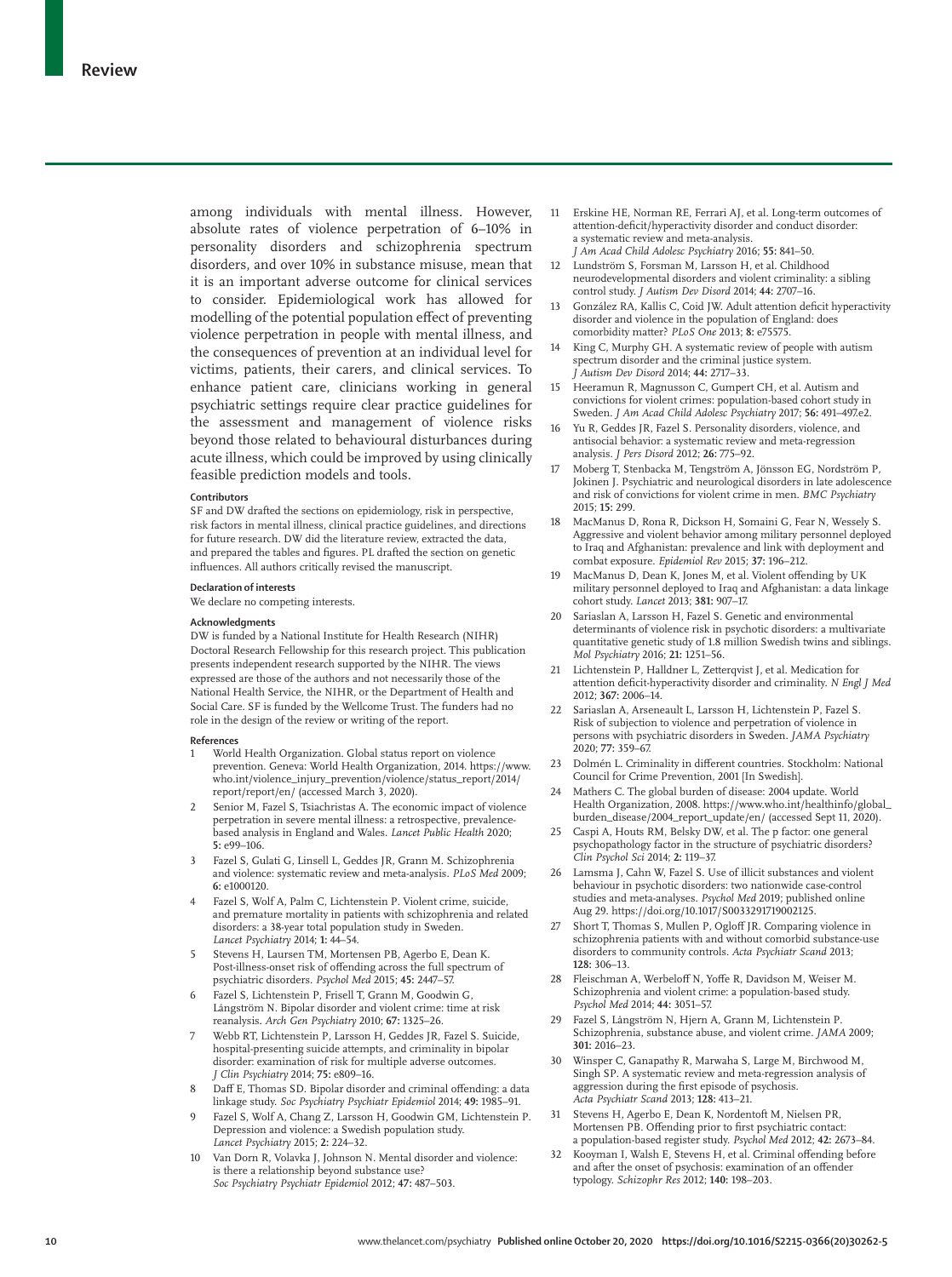- 33 Hachtel H, Harries C, Luebbers S, Ogloff JR. Violent offending in schizophrenia spectrum disorders preceding and following diagnosis. *Aust N Z J Psychiatry* 2018; **52:** 782–92.
- Nielssen O, Large M. Rates of homicide during the first episode of psychosis and after treatment: a systematic review and meta-analysis. *Schizophr Bull* 2010; **36:** 702–12.
- 35 Taylor PJ, Kalebic N. Psychosis and homicide. *Curr Opin Psychiatry* 2018; **31:** 223–30.
- 36 Bennett DJ, Ogloff JR, Mullen PE, Thomas SD, Wallace C, Short T. Schizophrenia disorders, substance abuse and prior offending in a sequential series of 435 homicides. *Acta Psychiatr Scand* 2011; **124:** 226–33.
- 37 Penney SR, Prosser A, Grimbos T, Darby P, Simpson AIF. Time trends in homicide and mental illness in Ontario from 1987 to 2012: examining the effects of mental health service provision. *Can J Psychiatry* 2018; **63:** 387–94.
- 38 Appleby L, Kapur N, Shaw J, et al. National confidential inquiry into suicide and safety in mental health. Annual report: England, Northern Ireland, Scotland and Wales. October, 2018. http:// documents.manchester.ac.uk/display.aspx?DocID=38469 (accessed May 11, 2020).
- 39 Fazel S, Grann M. Psychiatric morbidity among homicide offenders: a Swedish population study. *Am J Psychiatry* 2004; **161:** 2129–31.
- 40 Sturup J, Lindqvist P. Psychosis and homicide in Sweden—a time trend analysis 1987–2006. *Int J Forensic Ment Health* 2014; **13:** 1–7.
- 41 Schwartz JA, Beaver KM, Barnes JC. The association between mental health and violence among a nationally representative sample of college students from the United States. *PLoS One* 2015; **10:** e0138914.
- 42 Yu R, Aaltonen M, Branje S, et al. Depression and violence in adolescence and young adults: findings from three longitudinal cohorts. *J Am Acad Child Adolesc Psychiatry* 2017; **56:** 652–658.e1.
- Monahan J. Reducing violence risk: diagnostically based clues from the MacArthur Violent Risk Assessment Study. In: Hodgins S, ed. Effective prevention of crime and violence among the mentally ill. Amsterdam: Kluwer, 2000: 19–34.
- Mohr-Jensen C, Steinhausen HC. A meta-analysis and systematic review of the risks associated with childhood attention-deficit hyperactivity disorder on long-term outcome of arrests, convictions, and incarcerations. *Clin Psychol Rev* 2016; **48:** 32–42.
- 45 Gudjonsson GH, Sigurdsson JF, Sigfusdottir ID, Young S. A national epidemiological study of offending and its relationship with ADHD symptoms and associated risk factors. *J Atten Disord* 2014; **18:** 3–13.
- 46 Im DS. Template to perpetrate: an update on violence in autism spectrum disorder. *Harv Rev Psychiatry* 2016; **24:** 14–35.
- 47 DeLisi M. Psychopathy as unified theory of crime. New York, NY: Palgrave Macmillan, 2016.
- 48 Coid JW, Gonzalez R, Igoumenou A, Zhang T, Yang M, Bebbington P. Personality disorder and violence in the national household population of Britain. *J Forensic Psychiatry Psychol* 2017; **28:** 620–38.
- 49 González RA, Igoumenou A, Kallis C, Coid JW. Borderline personality disorder and violence in the UK population: categorical and dimensional trait assessment. *BMC Psychiatry* 2016; **16:** 180.
- Blakey SM, Love H, Lindquist L, Beckham JC, Elbogen EB. Disentangling the link between posttraumatic stress disorder and violent behavior: findings from a nationally representative sample. *J Consult Clin Psychol* 2018; **86:** 169–78.
- 51 Pethrus CM, Frisell T, Reutfors J, et al. Violent crime among Swedish military veterans after deployment to Afghanistan: a population-based matched cohort study. *Int J Epidemiol* 2019; **48:** 1604–13.
- 52 MacManus D, Dickson H, Short R, et al. Risk and protective factors for offending among UK Armed Forces personnel after they leave service: a data linkage study. *Psychol Med* 2019; published online Nov 18. https://doi.org/10.1017/S0033291719003131.
- 53 Kwan J, Jones M, Hull L, Wessely S, Fear N, MacManus D. Violent behavior among military reservists. *Aggress Behav* 2017; **43:** 273–80.
- 54 Elbogen EB, Johnson SC, Wagner HR, Sullivan C, Taft CT, Beckham JC. Violent behaviour and post-traumatic stress disorder in US Iraq and Afghanistan veterans. *Br J Psychiatry* 2014; **204:** 368–75.
- 55 Fazel S, Smith EN, Chang Z, Geddes JR. Risk factors for interpersonal violence: an umbrella review of meta-analyses. *Br J Psychiatry* 2018; **213:** 609–14.
- 56 Duke AA, Smith KM, Oberleitner LM, Westphal A, McKee SA. Alcohol, drugs, and violence: a meta-meta-analysis. *Psychol Violence* 2018; **8:** 238–49.
- 57 McGinty EE, Choksy S, Wintemute GJ. The relationship between controlled substances and violence. *Epidemiol Rev* 2016; **38:** 5–31.
- 58 Lim JY, Lui CK. Longitudinal associations between substance use and violence in adolescence through adulthood. *J Soc Work Pract Addict* 2016; **16:** 72–92.
- Scholes-Balog KE, Hemphill SA, Evans-Whipp TJ, Toumbourou JW, Patton GC. Developmental trajectories of adolescent cannabis use and their relationship to young adult social and behavioural adjustment: a longitudinal study of Australian youth. *Addict Behav* 2016; **53:** 11–18.
- 60 McKetin R, Leung J, Stockings E, et al. Mental health outcomes associated with of the use of amphetamines: a systematic review and meta-analysis. *EClinicalMedicine* 2019; **16:** 81–97.
- Butler AJ, Rehm J, Fischer B. Health outcomes associated with crack-cocaine use: systematic review and meta-analyses. *Drug Alcohol Depend* 2017; **180:** 401–16.
- 62 Hayhurst KP, Pierce M, Hickman M, et al. Pathways through opiate use and offending: a systematic review. *Int J Drug Policy* 2017; **39:** 1–13.
- 63 Vaughn MG, Fu Q, Perron BE, Bohnert ASB, Howard MO. Is crack cocaine use associated with greater violence than powdered cocaine use? Results from a national sample. *Am J Drug Alcohol Abuse* 2010; **36:** 181–86.
- 64 Christoffersen T, Andersen JT, Dalhoff KP, Horwitz H. Anabolicandrogenic steroids and the risk of imprisonment. *Drug Alcohol Depend* 2019; **203:** 92–97.
- 65 Lundholm L, Frisell T, Lichtenstein P, Långström N. Anabolic androgenic steroids and violent offending: confounding by polysubstance abuse among 10,365 general population men. *Addiction* 2015; **110:** 100–08.
- 66 Clayton HB, Lowry R, Ashley C, Wolkin A, Grant AM. Health risk behaviors with synthetic cannabinoids versus marijuana. *Pediatrics* 2017; **139:** 1–10.
- 67 Hendricks PS, Crawford MS, Cropsey KL, et al. The relationships of classic psychedelic use with criminal behavior in the United States adult population. *J Psychopharmacol* 2018; **32:** 37–48.
- Thiessen MS, Walsh Z, Bird BM, Lafrance A. Psychedelic use and intimate partner violence: the role of emotion regulation. *J Psychopharmacol* 2018; **32:** 749–55.
- 69 Boden JM, Fergusson DM, Horwood LJ. Alcohol misuse and violent behavior: findings from a 30-year longitudinal study. *Drug Alcohol Depend* 2012; **122:** 135–41.
- 70 Yao S, Kuja-Halkola R, Thornton LM, et al. Risk of being convicted of theft and other crimes in anorexia nervosa and bulimia nervosa: a prospective cohort study in a Swedish female population. *Int J Eat Disord* 2017; **50:** 1095–103.
- 71 Ten Have M, de Graaf R, van Weeghel J, van Dorsselaer S. The association between common mental disorders and violence: to what extent is it influenced by prior victimization, negative life events and low levels of social support? *Psychol Med* 2014; **44:** 1485–98.
- 72 Laursen B, Plauborg R, Ekholm O, Larsen CV, Juel K. Problem gambling associated with violent and criminal behaviour: a Danish population-based survey and register study. *J Gambl Stud* 2016; **32:** 25–34.
- 73 Lichtenstein P, Cederlöf M, Lundström S, et al. Associations between conduct problems in childhood and adverse outcomes in emerging adulthood: a longitudinal Swedish nationwide twin cohort. *J Child Psychol Psychiatry* 2019; **61:** 798–806.
- 74 Adolphe A, Khatib L, van Golde C, Gainsbury SM, Blaszczynski A. Crime and gambling disorders: a systematic review. *J Gambl Stud* 2019; **35:** 395–414.
- 75 Nielssen O, Bourget D, Laajasalo T, et al. Homicide of strangers by people with a psychotic illness. *Schizophr Bull* 2011; **37:** 572–79.
- 76 Department for Transport. Road accidents. Sept 26, 2019. https:// roadtraffic.dft.gov.uk/custom-downloads/road-accidents (accessed Feb 24, 2020).